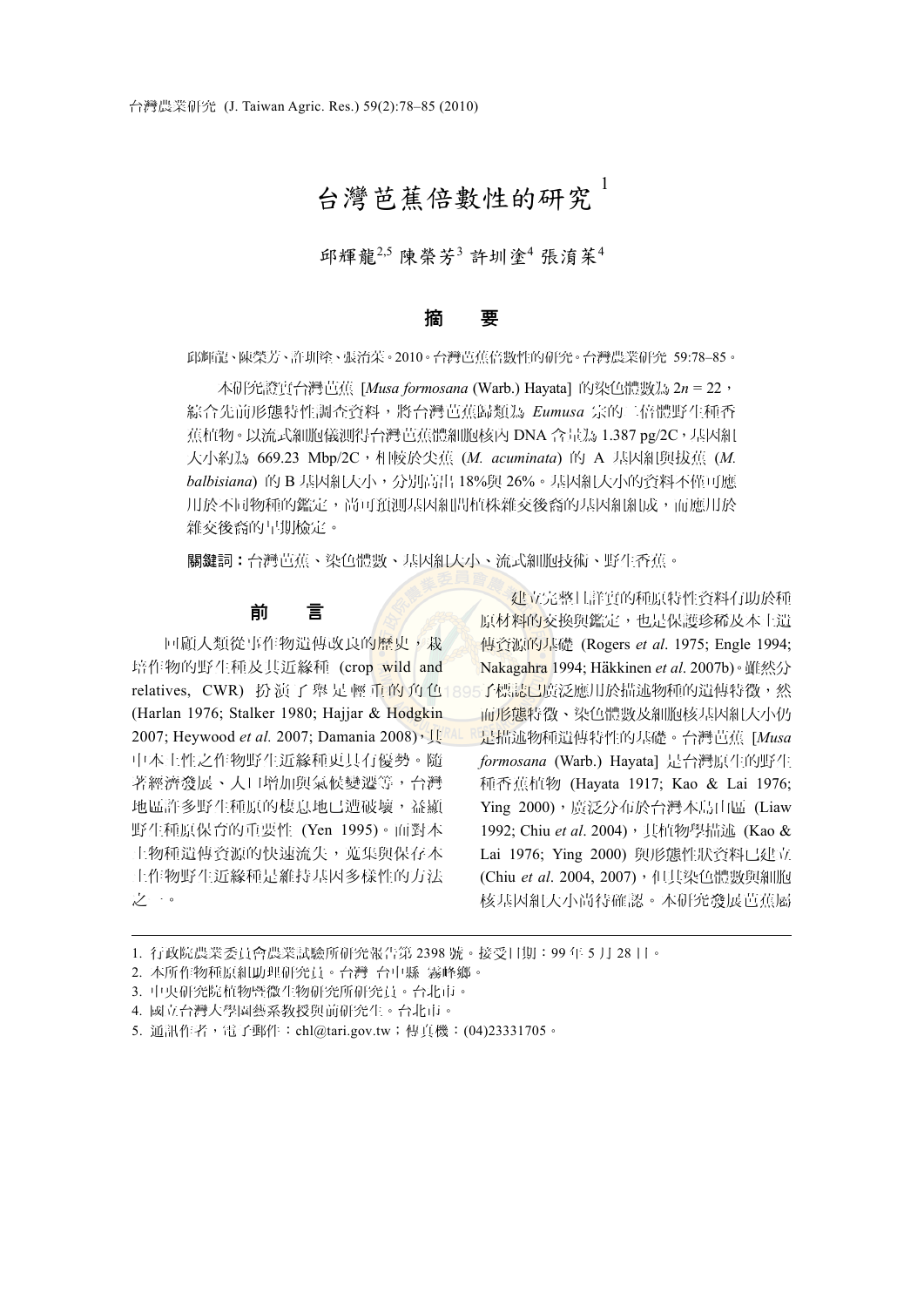(*Musa* L.) 植物高解析度染色體製備流程,觀察 台灣芭蕉的體細胞染色體數,同時應用流式細 胞技術 (flow cytometry) 檢測其細胞核基因組 大小,建立其細胞學特性資料,做為保護本土 物種遺傳資源之依據。

# 材料與方法

#### 材料

參試之台灣芭蕉採自桃園石門地區,拔蕉 (*M. balbisiana*) 取自台灣大學試驗農場之實生 苗,而尖蕉 (*M. acuminata*) 與三倍體栽培種'北 蕉' [*Musa* sp*.* cv. 'Pei-chiao' (AAA)] 則取自台 灣香蕉研究所所保存的二倍體種原及其所生產 的組織培養苗。這些材料分別定植於農業試驗 所種原保存圃,俟植株生長一年後進行採樣。

#### 染色體數鏡檢觀察

在中午 (12:30–13:30) 時間採取台灣芭蕉 幼嫩根尖,隨後浸於 2 mM 8-Hydroxyquinoline Sulfate (8-HQ) 溶液, 在 18℃黑暗中震盪處理 3–4 小時;以二次水清洗 3 次,每次 2–3 分鐘, 然後浸於新鮮配備的 Farmer's 溶液 (95% ethanol:acetic acid = 3:1),於室溫下放置 24 小 時;接著以二次水清洗 3 次,然後加入水解酵 素溶液 (6% pectinase 與 6% cellulose 溶在 75 mM KCl, pH = 4),於 37℃處理 72 分鐘,進行 細胞軟化與解離;隨後滴上新鮮配備的固定液 (甲醇:冰醋酸 = 3:1),將根尖組織均勻塗在 載玻片上,片子風乾後以 Giemsa  $[0.99 \text{ g/cm}^3$ Giemsa 溶 液 (Merck, Germany) : 1/15 M  $Na<sub>2</sub>HPO<sub>4</sub>: KH<sub>2</sub>PO<sub>4</sub> = 1:10:10$ ) (Comings 1975) 染色 20 分鐘,水洗後風乾並封上蓋玻片,隨後 置於放大倍率 1000 倍之顯微鏡下鏡檢。記錄染 色體形態及數目,並觀察 5 個細胞以上,經確 定染色體形態與數目後,照相記錄。共檢視 3 處採集地之植株。

#### 基因組大小的測定

切取 70 mg 展開葉,加入 1 mL Galbraith

lysis buffer {45 mM MgCl<sub>2</sub>·H<sub>2</sub>O, 30 mM sodium citrate, 20 mM MOPS [(3-(N-morpholino)-propanesulfonate)], and  $1\%$  Triton X-100; pH = 7.0} (Galbraith *et al.* 1983)。Galbraith lysis buffer 使 用前需先加入 5 μL/mL 2-mercaptoethanol。然 後將葉片切成小碎片,以 30 μm nylon mesh 過 濾,再以50 μg/mL RNase於37℃下處理30 分鐘。

樣品測量前先以 50 μg/mL propium iodide 染色,並加入雞紅血球細胞核 (Chicken red blood cell nuclei, CRBC; 2.50 pg/2C) 當作標準 品 (Tiersch et al. 1989),然後以 Elite ESP (Beckman and Coulter Inc., Hong Kong) 流式細 胞儀 (flow cytometer) 分析 DNA 含量。其光源 為 15 mW 488 nm Argon 雷射,發射光譜為 600–640 nm (Lai & Chen 2002)。每樣品均分析 10,000 個細胞核。每份材料每重複分析 3 植 株,共3重複。為避免儀器誤差,每重複在不 同天進行。

芭蕉屬植物細胞核的相對 DNA 含量 (DNA content) 依下列公式計算:

> 2C nuclear DNA content =  $2.500 \times [(G_0/G_1)]$ peak mean of  $Musa/(G<sub>0</sub>/G<sub>1</sub>$  peak mean of chicken red blood cell nuclei)]。

# 資料分析

試驗調查所得資料利用 SAS軟體 (Version 8.2, 2002) 進行統計分析。

#### 結 果

#### 染色體數

台灣芭蕉的體細胞染色體數為 2*n* = 22 (圖 1),染色體短小,約 1.5–3.0 μm,多數為中位 中節 (metacentric) 或近近端中節 (sub-acrocentric) 染色體,有一對衛星染色體 (satellite chromosome) (圖 1, 箭頭標示處)。

#### 基因組大小

以流式細胞儀分析芭蕉屬物種之細胞核基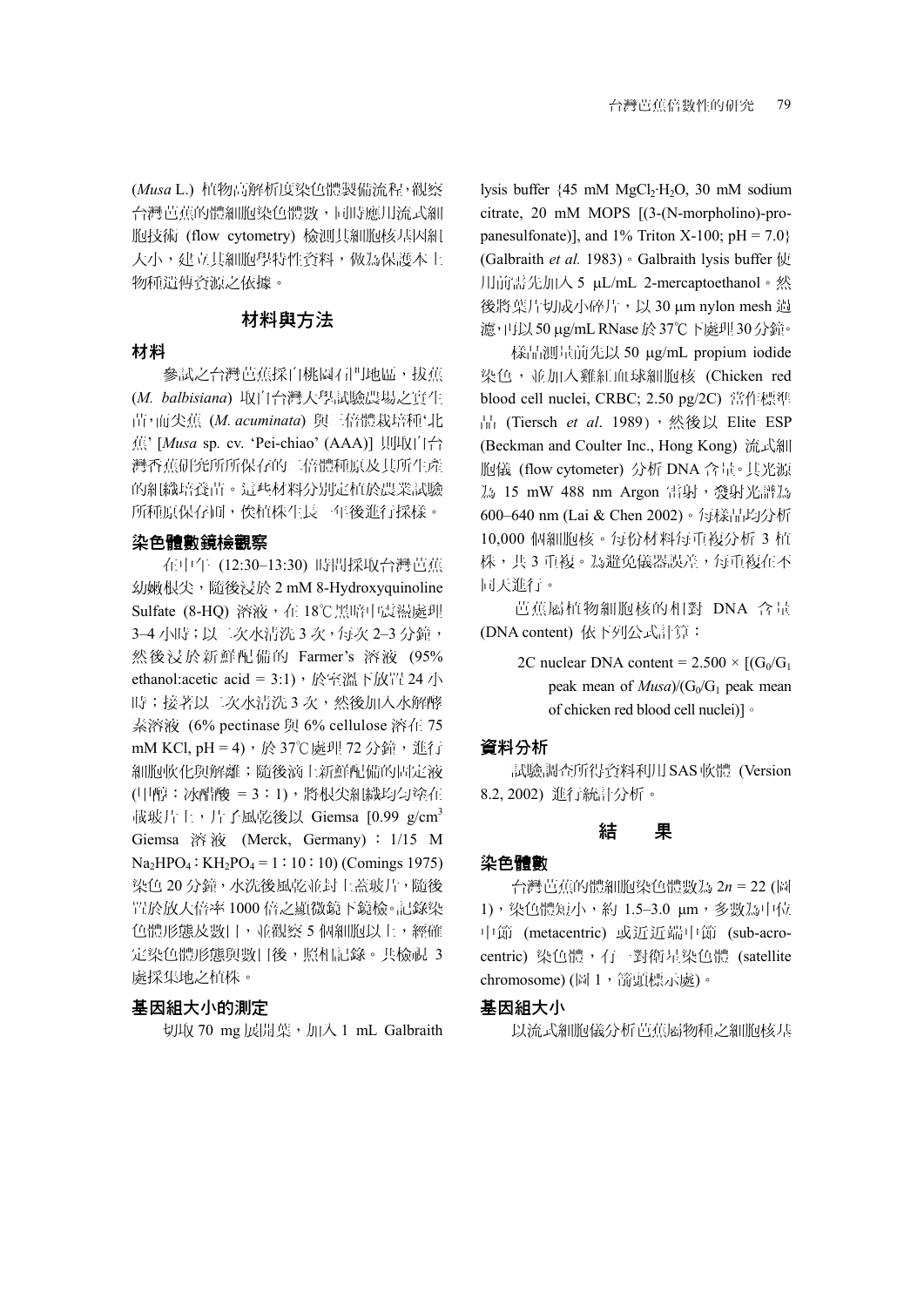因組 DNA 含量,可描繪出兩個波峰,其中一 個波峰代表芭蕉屬物種之 Go/G1 期間細胞核內 DNA 含量,另一個波峰則代表雞紅血球細胞之 G0/G1期間細胞核內 DNA 含量 (圖 2)。試驗結 果顯示,4 種參試材料的細胞核內 DNA 含量呈 顯著差異 (表 1), A 基因組中'北蕉'的 DNA 含量最高 (1.741 pg), 且是尖蕉 (1.173 pg) 的 1.48 倍,符合參試材料所代表的倍數性。而二 倍體台灣芭蕉的 DNA 含量 (1.387 pg) 是尖蕉 的 1.18 倍, B 基因組拔蕉 (1.096 pg) 的 1.26 倍。將 DNA 含量的資料轉換成基因組大小 (Bennett & Smith 1976), 台灣芭蕉的基因組大 小為 669.23 Mbp,較 A 基因組 (尖蕉及'北蕉') 的 560.99-565.97 Mbp 與 B 基因組 (拔蕉) 的 528.82 Mbp 均大些 (表 1)。

# 討 論

由於芭蕉屬物種的基因組與染色體較小, 不容易以傳統鏡檢方法確定其染色體數 (Dolezˇel *et al*. 1994; Lys′ak *et al*. 1999; Osuji *et al*. 1997),雖然流式細胞技術可以精確量測芭 蕉屬物種的細胞核 DNA 含量 (Dolezˇel *et al*. 1994),然而製備高解析度的染色體樣品仍為染 色體層次的遺傳學分析所必需 (Osuji *et al*. 1996, 1997, 2006; Dolezˇel *et al*. 1998a; Dolezˇelov′a *et al*. 1998; Häkkinen *et al.* 2007b)。

本研究利用水解酵素軟化台灣芭蕉根尖細 胞之細胞壁可以得到分散良好的細胞分裂中期 (metaphase) 的染色體,觀察結果顯示台灣芭蕉 的染色體數為 2*n* = 22 (圖 1),未來可利用此方 法製備染色體樣品,進一步以螢光原位雜合技 術 (fluorescent in situ hybridization, FISH) 標 誌基因或特定 DNA 片段在染色體上的位置, 有助於描述台灣芭蕉基因組的特徵。

芭蕉屬物種的染色體基數大部分為 *x* = 11 或 10,傳統上配合形態性狀歸類為 *Eumusa* Baker  $(x = 11) \cdot Rhodochlamy$  Sagot  $(x = 11) \cdot$ 

*Callimusa* Cheesman (*x* = 10) 及 *Australimusa* Cheesman  $(x = 10)$  等 4 宗 (section) (Cheesman



圖 **1.** 台灣芭蕉的體細胞染色體 (箭頭標示為衛星染 色體)。

**Fig. 1.** Photomicrograph of a mitotic metaphase of *Musa formosana*, 2*n* = 22. (arrowheads indicate satellite chromosome, bar =  $10 \mu m$ )



圖 **2.** 台灣芭蕉細胞核相對 DNA 含量測量值分佈 圖。

**Fig. 2.** Profile of relative nuclear DNA contents of nuclei from leaf tissue of *Musa formosana* and the chicken red blood cell nuclei (CRBC).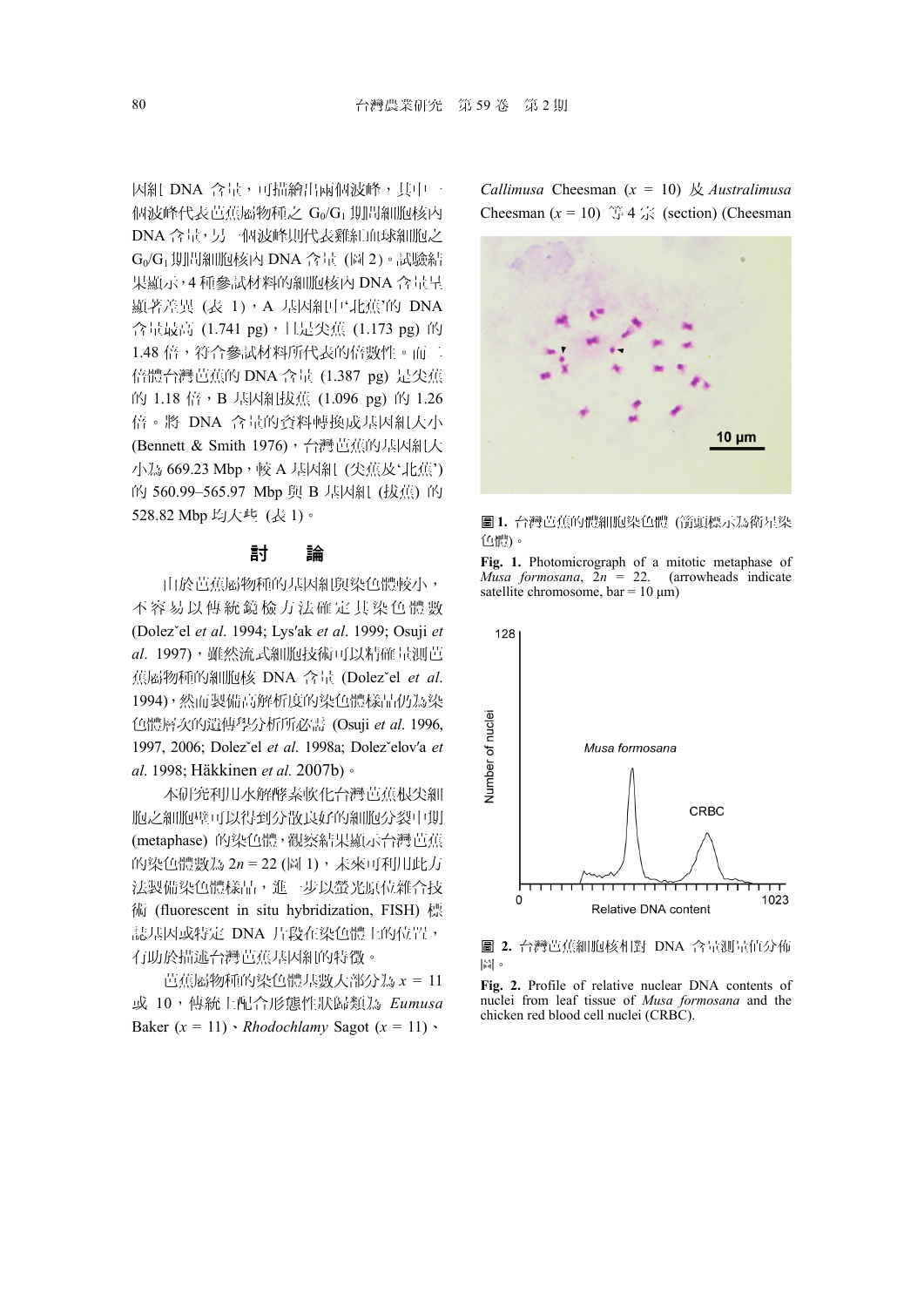表 **1.** 芭蕉屬植物之體細胞核內 DNA 含量與其基因組大小

**Table 1.** The DNA content and genome size of somatic nucleus (2C) of *Musa* spp. estimated by flow cytometry

| Species (genome)                      | 2C DNA content (pg) <sup><math>z</math></sup> | Genome size (Mbp) $\frac{y}{x}$ |
|---------------------------------------|-----------------------------------------------|---------------------------------|
| <i>M. formosana</i> (FF)              | 1.387 b <sup>x</sup>                          | 669.23                          |
| M. acuminata (AA)                     | 1.173c                                        | 565.97                          |
| M. balbisiana (BB)                    | 1.096c                                        | 528.82                          |
| <i>Musa</i> sp. cv. 'Pei-chiao' (AAA) | 1.741a                                        | 560.99                          |
| LSD ( $\alpha$ = 0.05)                | 0.165                                         | ۰                               |

<sup>z</sup> Chicken red blood cell nuclei (DNA content = 2.50 pg/2C) as internal standards for reference.<br><sup>y</sup> 1 pg DNA = 965 Mbp (Bennett & Smith 1976).<br><sup>x</sup> Means followed by a common letter in same column are not significantly d

1947; Shepherd 1990; Ude *et al.* 2002; Häkkinen 2004; Häkkinen & Väre 2008; Häkkinen 2009),但 Wong *et al.* (2001, 2002) 及 Nwakanma *et al.* (2003) 依據分子遺傳標誌資料建議應將4 宗改成 *Eumusa*-*Rhodochlamy* (*x* = 11) 及 *Callimusa*-*Australimusa* (*x* = 10) 等 2 宗。Wong *et al.* (2003) 進一步提出 2 宗 4 群分類系統,即在 *Eumusa* 宗設置 *acuminata* 與 *ornata* 等 2 群 (*x* = 11),而在 *Callimusa* 宗設置 *coccinea* 與 *textilis* 等 2 群 (*x* = 10)。至於染色體基數為 *x* = 7 的 *M. ingens* (Simmonds 1962; Argent 1976) 歸類於 Argent (1976) 增設的 *Ingentimusa* Argent 宗, 而基數為 *x* = 9 的 *M. beccarii* var. *beccarii* 和 var. *hottana* (Simmonds 1956, 1960; Shepherd 1959; Bartosˇ *et al.* 2005; Häkkinen *et al.* 2005; Häkkinen *et al.* 2007a), 目前則歸類於 *Callimusa* 宗 (Simmonds & Weatherup 1900; Häkkinen 2004)。

由於台灣芭蕉的染色體數為 2*n* = 22 (圖 1),其花序與果實生長方向及小花排列等形態 特徵 (Chiu *et al*. 2004),較符合 *Eumusa* 宗的花 序半下垂 (semi-pendent)、果實彎曲 (curved) 朝花序先端 (rachis) 方向生長及小花雙列 (biseriate) 等特徵 (Cheesman 1947), 而與 *Rhodochlamy* 宗的花序直立、果實未彎曲生長 及小花單列 (uniseriate) 等特徵 (Cheesman

1947; Häkkinen 2009) 差異較大,且果肉中充滿 種子 (Chiu et al. 2004),證實台灣芭蕉為隸屬 於 *Eumusa* 宗的二倍體野生種香蕉植物。

以流式細胞儀測得台灣芭蕉體細胞核 內 DNA 含量為 1.387 pg,基因組大小約為 669.23 Mbp, 較二倍體尖蕉的 A 基因組與拔蕉 的 B 基因組大小高出 18% 與 26%, 且 3 基因 組大小間呈顯著差異 (表 1)。一般而言,選用 適當與正確的標準品是準確測定基因組大小的 關鍵 (Dolezˇel 1997; Dolezˇel *et al.* 1997, 1998b; Dolezˇel & Bartosˇ 2005),常用的標準品有雞紅 血球細胞核 (CRBC),但其 DNA 含量受性別與 雜交等因素所影響。Dolezˇel *et al.* (1992) 建立 多種植物的基因組大小當作標準品,惟至今仍 無大家可接受的共同標準品,因此各實驗室所 測得的資料並無法做比較 (Dolezˇel 1997; Dolezˇel *et al.* 1997, 1998b; Dolezˇel & Bartosˇ 2005)。本研究以 CRBC 為標準品,所測得的 A 與 B 基因組大小 (分別為 565.97 Mbp 及 528.82 Mbp) 較 Dolezˇel *et al.* (1994) 所測的值 (分別為 602.75 Mbp 及 552 Mbp) 為小,造成此種差異 的原因可能是 Dolezˇel *et al.* (1994) 取以人類 男性白血球 (male human leucocytes) 校正的大 豆 (*Glycine max*) DNA 含量為標準品,且兩者 所使用的流式細胞儀機型也不同。雖然如此, Dolezˇel *et al.* (1994) 的研究中A與B基因組大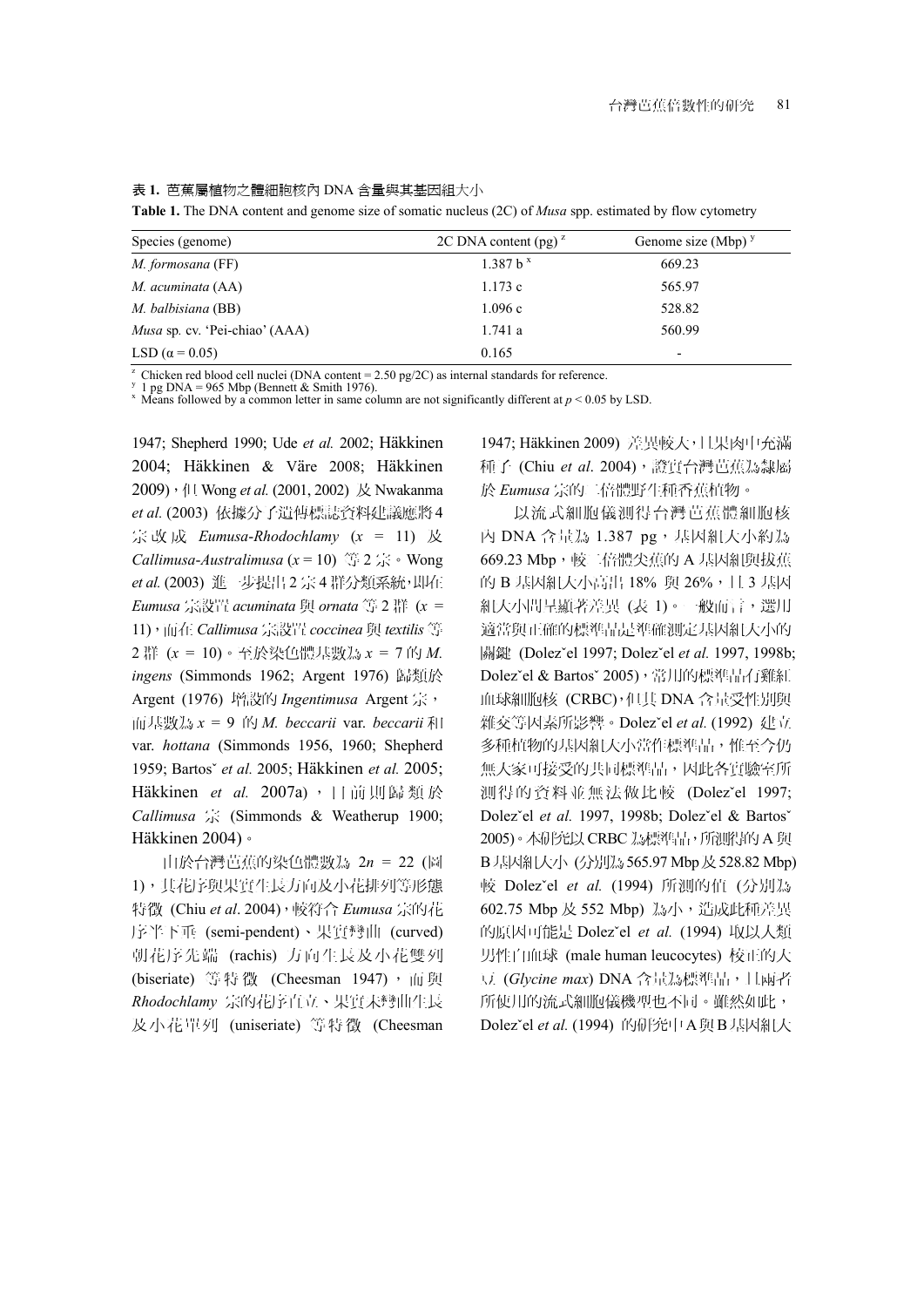小比值為 1.07,而本研究者為 1.09,兩研究之 比值相當地接近。相似的比值也出現在 Lys′ak *et al.* (1999)、Kamat′e *et al.* (2001) 與 Bartosˇ *et al.* (2005) 的研究,其 A 與 B 基因組大小比值 依序為 1.12、1.09 與 1.10。因此可以確定台灣 芭蕉的基因組大小較 A基因組與 B基因組高出 18%與 26%。

Dolezˇel *et al.* (1994) 及 Lys′ak *et al.* (1999) 建議可利用基因組大小的差異來區分芭蕉屬 A 與 B 基因組,而由 13 組共顯性的 SSR 引子對 對 *malaccensis* 亞種尖蕉、*microcarpa* 亞種尖 蕉、拔蕉與台灣芭蕉分析的資料亦指出,台灣 芭蕉與尖蕉 (A基因組) 及拔蕉 (B基因組) 為 不同的物種 (Chiu *et al*. 2007)。綜合前述資料 顯示,基因組大小的資料不僅可應用於 3 種不 同基因組的鑑定,尚可預測基因組間植株雜交 後裔的基因組組成,而應用於雜交後裔的早期 檢定。

#### 誌 謝

本研究承中央研究院植物暨微生物研究 所鍾副研究員美珠指導染色體製片技術與慨 借相關試驗器材,文成復蒙審閱斧正,謹致 謝忱。

#### 引用文獻 **(Literature cited)**

- Argent, G. C. G. 1976. The wild bananas of Papua New Guinea. Notes R. Bot. Gard. Edinb. 35:77–114.
- Bartosˇ, J., O. Alkhimova, M. Dolezˇelov′a, E. De Langhe, and J. Dolezˇel*.* 2005. Nuclear genome size and genomic distribution of ribosomal DNA in *Musa*  and *Ensete* (Musaceae). Cytogen. Genome Res. 109:50–57.
- Bennett, M. D. and J. B. Smith. 1976. Nuclear DNA amounts in angiosperms. Phil. Trans. R. Soc. Lond. B 274:227–274.
- Cheesman, E. E. 1947. Classification of the bananas. II. The genus *Musa* L. Kew Bull. 2:106–117.
- Chiu, H. L., C. T. Shii, T. L. Chang, S. W. Lee, and M. J. Fan. 2004. Morphological characterization of *Musa formosana* (Warb.) Hayata. J. Agric. Res.

China 53:207–216. (in Chinese with English abstract)

- Chiu, H. L., H. C. Chen, and C. T. Shii. 2007. Genetic relationship between *Musa formosana* (Warb.) Hayata and banana progenitors based on morphological traits and SSR markers. J. Taiwan Soc. Hort. Sci. 53:173–184. (in Chinese with English abstract)
- Comings, D. E. 1975. Mechanisms of chromosome banding. IV. Optical properties of the Giemsa dyes. Chromosoma (Berl.) 50:89–110.
- Damania, A. B. 2008. History, achievements, and current status of genetic resources conversation. Agron. J. 100:9–21.
- Dolez'el, J. 1997. Application of flow cytometry for the study of plant genomes. J. Appl. Genet. 38:285–302.
- Dolezˇel, J., M. A. Lys′ak, I. Van Den Houwe, M. Dolezˇelov′a, and N. Roux. 1997. Use of flow cytometry for rapid ploidy determination in *Musa* species. Infomusa 6:6–9.
- Dolezˇel, J., M. Dolezˇelov′a, and F. J. Novak. 1994. Flow cytometric estimation of nuclear DNA amount in diploid bananas (*Musa acuminata* and *M*. *balbisiana*). Biol. Plant. 36:351–357.
- Dolezˇel, J., M. Dolezˇelov′a, N. Roux, and I. Van Den Houwe. 1998a. A novel method to prepare slides for high resolution chromosome studies in *Musa* spp. Infomusa 7:3–4.
- Dolez`el, J. and J. Bartos`. 2005. Plant DNA flow cytometry and estimation of nuclear genome size. Ann. Bot. 95:99–110.
- Dolezˇel, J., J. Greilhuber, S. Lucretti, A. Meister, M. A. Lys′ak, L. Nardi, and R. Obermayer. 1998b. Plant genome size estimation by flow cytometry: intere-laboratory comparison. Ann. Bot. 82 (suppl. A):17–26.
- Dolezˇel, J., S. Sgorbati, and S. Lucretti. 1992. Comparison of three DNA fluorochromes for flow cytometric estimation of nuclear DNA content in plants. Physiol. Plant. 85:625–631.
- Dolezˇelov′a, M., M. Valarik, R. Swennen, J. P. Horry, and J. Dolezˇel. 1998. Physical mapping of the 18S-25S and 5S ribosomal RNA genes in diploid bananas. Biol. Plant. 41:497–505.
- Engle, L. M. 1994. The management of vegetable germplasm collection. p.29–48. *in* the Proceeding of Symposium on Plant Germplasm Conservation: Perspectives for the 2000s. Taiwan Agricultural Research Institute Pub. Taichung.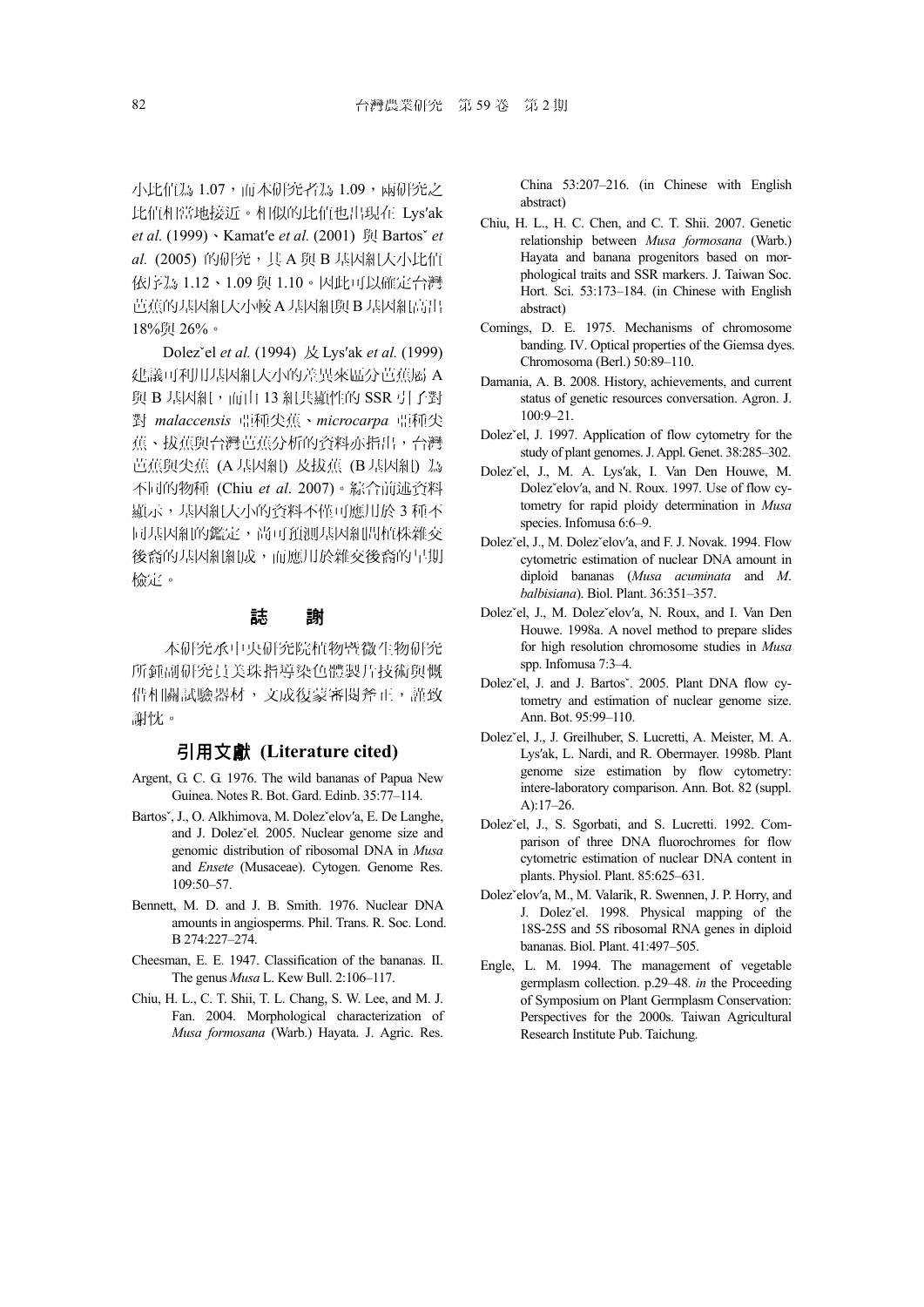- Galbraith, D. W., K. R. Harkin, J. M. Maddox, N. M. Ayres, D. P. Sharma, and E. Firoozabady. 1983. Rapid flow cytometric analysis of the cell cycle in intact plant tissues. Science 220:1049–1051.
- Hajjar, R. and T. Hodgkin. 2007. The use of wild relatives in crop improvement: a survey of developments over the last 20 years. Euphytica 156:1–13.
- Häkkinen, M. 2004. *Musa voonii*, a new *Musa* species from northern Borneo and discussion of the section *Callimusa* in Borneo. Acta Phytotax. Geobot. 55: 79–88.
- Häkkinen, M. 2009. Lectotypification of two *Musa*  sections (Musaceae). Nord. J. Bot. 27:207–209.
- Häkkinen, M., C. H. Teo, and Y. R. Othman. 2007a. Genome Constitution for *Musa beccarii* N. W. Simmonds (Musaceae) varieties. Acta Phytotax. Sin. 45:69–74.
- Häkkinen, M. and H. Väre. 2008. Typification and check-list of *Musa* L. names (Musaceae) with nomenclatural notes. Adansonia 30:63–112.
- Häkkinen, M., M. Suleiman, J. Gisil. 2005. *Musa beccarii*  Simmonds (Musaceae) varieties in Sabah, northern Borneo. Acta Phytotax. Geobot. 56:137–142.
- Häkkinen, M., P. Suchuankova, M. Dolezˇelov′a, E. Hribova, and J. Dolezˇel. 2007b. Karyological observation in *Musa beccarii* var. *hottana* (Musaceae). Acta Phytotax. Geobot. 58:112–118.
- Harlan, J. R. 1976. Genetic resources in wild relatives of crops. Crop Sci. 16:329–333.
- Hayata, B. 1917. *Musa formosana* (Warb.) Hayata. p.83. *in*: General Index to the Flora of Formosa, Supplement to Icones Plantarum Formosanarum VI. (Hayata, B., ed.) Formosan Bureau of Productive Industries, Government of Formosa. Japan.
- Heywood, V., A. Casas, B. Ford-Lloyd, S. Kell, and N. Maxted. 2007. Conservation and sustainable use of crop wild relatives. Agric. Ecosyst. Environ. 121: 245–255.
- Kamat′e, K., S. Brown, P. Durand, J-M. Bureau, D. De Nay, and T. H. Trinh*.* 2001. Nuclear DNA content and base composition in 28 taxa of *Musa*. Genome 44:622–627.
- Kao, M. T. and M. J. Lai. 1976. Musaceae. p.827–830. *in*: Flora of Taiwan. (Li, H. L., T. S. Liu, T. C. Huang, T. Koyama, and C. E. DeVol, eds.) 1<sup>st</sup> ed. Epoch Publish Co. Press. Taipei.
- Lai, Y. C. and L. F. O. Chen. 2002. Flow cytometric

analysis of nuclear cell cycle phases in relation to plant regeneration in Petunia hybrida. J. Genet. Mol. Biol. 13:13–20.

- Liaw, M. J. 1992. Investigation on Electrophoretic Patterns of SkDH and PGD Isozymes of *Musa*  Germplasm and Native in Taiwan. Master Thesis. National Taiwan University. Taipei. 170 pp. (in Chinese with English abstract)
- Lys′ak, M. A., M. Dolezelova, J. P. Horry, R. Swennen, and J. Dolezel. 1999. Flow cytometric analysis of nuclear DNA contents in *Musa*. Theor. Appl. Genet. 98:1344–1350.
- Nakagahra, M. 1994. Operations and management of the national plant germplasm system in Japan. p.17–28. *in* the Proceeding of Symposium on Plant Germplasm Conservation: Perspectives for the 2000s. Taiwan Agricultural Research Institute Pub. Taichung.
- Nwakanma, D. C., M. Pillay, B. E. Okoli, and A. Tenkouano. 2003. Sectional relationship in the genus *Musa* L. inferred from the PCR-RFLP of organelle DNA sequences. Theor. Appl. Genet. 107:850–856.
- Osuji, J. O., B. E. Okoli, and H. O. Edeoga. 2006. Karyotypes of the A and B genomes of *Musa* L. Cytologia 71:21–24.
- Osuji, J. O., B. E. Okoli, and R. Ortiz. 1996. An improvement procedure for mitotic studies of *Eumusa* section of the genus *Musa* L. (Musaceae). Informusa 5:12–14.
- Osuji, J. O., G. Harrison, J. Crouch, and J. S. Heslop-Harrison. 1997. Identification of genomic constitution of *Musa* L. lines (bananas, plantains and hybrids) using molecular cytogenetics. Ann. Bot. 80:787–793.
- Rogers, D. J., B. Snoad, and L. Seidewitz. 1975. Documentation for genetic resources centers. p.399–405. *in*: Crop Genetic Resources for Today and Tomorrow (Frankel, O. H. and J. G. Hawkes, eds.) Cambridge University Press. London.
- SAS Institute Inc. 2002. SAS/STAT Guide for Personal Computers. Version 8.2. SAS Institute Inc., Cary, NC. 943 pp.
- Shepherd, K. 1959. Two new basic chromosome numbers in Musaceae. Nature 183:1539.
- Shepherd, K. 1990. Observations on Musa taxonomy. p.158–165. *in* the Proceeding of Symposium on Identification of Genetic Diversity in the Genus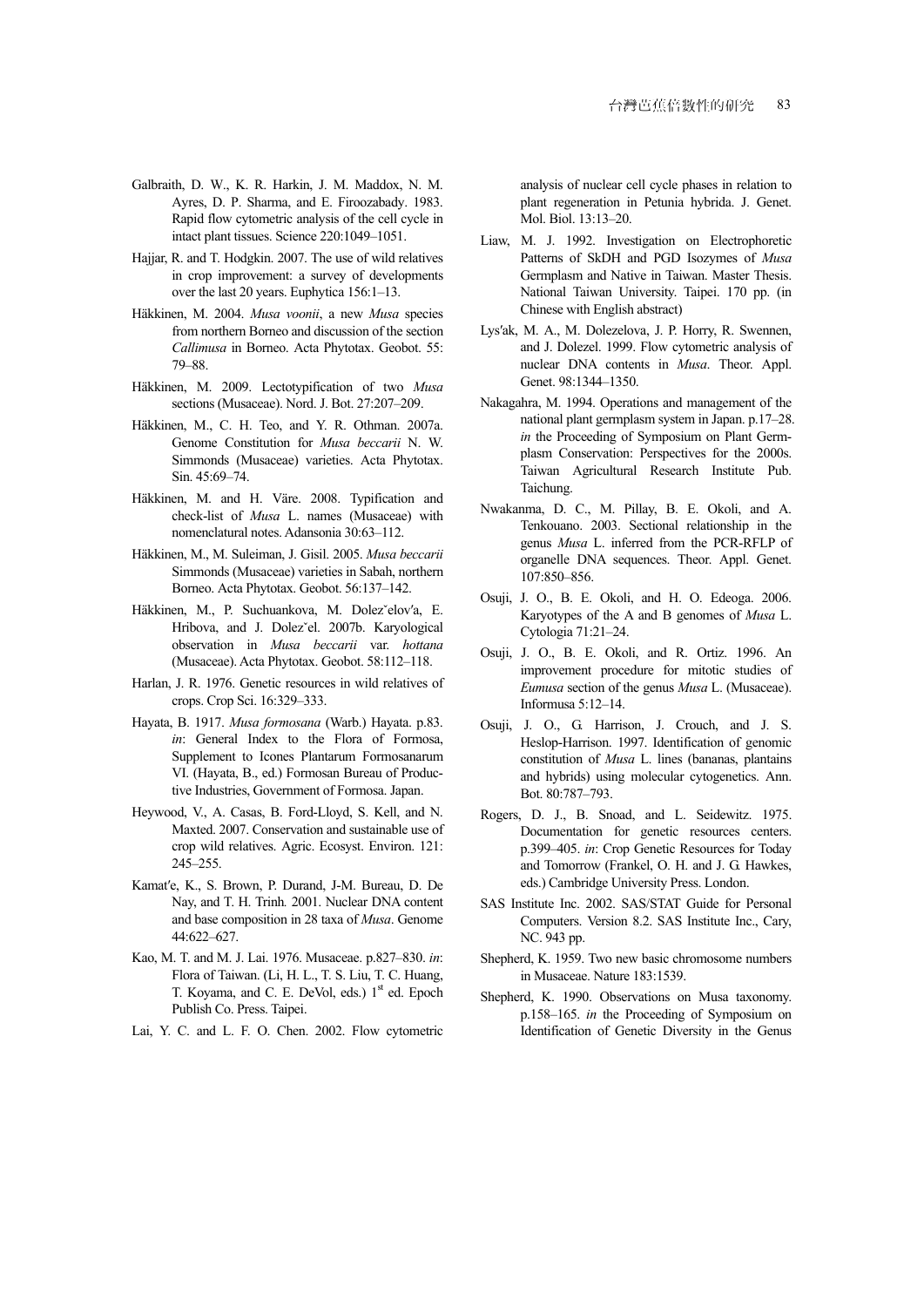*Musa*. International Network for the Improvement of Banana and Plantain Pub. Montpellier.

- Simmonds, N. W. 1956. Botanical results of the banana expedition, 1954–5. Kew Bull. 3:463–488.
- Simmonds, N. W. 1960. Notes on banana taxonomy. Kew Bull. 14:198–212.
- Simmonds, N. W. 1962. The Evolution of the Bananas. Longmans Press. UK. 170 pp.
- Simmonds, N. W. and S. T. C. Weatherup. 1990. Numerical taxonomy of the wild bananas (*Musa*). New Phytol. 115:567–571.
- Stalker, H. T. 1980. Utilization of wild species for crop improvement. Adv. Agron. 33:111–147.
- Tiersch, T. R., R. W. Chandler, S. S. Wachtel, and S. Elisa. 1989. Reference standards for flow cytometry and application in comparative studies of nuclear DNA content. Cytometry 10:706–710.
- Ude, G., M. Pillay, D. Nwakanma, and A. Tenkouano. 2002. Analysis of genetic diversity and sectional relationships in *Musa* using AFLP markers. Thero. Appl. Genet. 104:1239–1245.
- Wong, C., R. Kiew, A. Lamb, O. Set, S. K. Lee, L. H. Gan, and Y. Y. Gan. 2001. Sectional placement of three Bornean species of *Musa* (Musaceae) based on amplified fragment length polymorphism (AFLP). Gard. Bull. Singapore 53:327–341.
- Wong, C., R. Kiew, G. Argent, O. Set, S. K. Lee, and Y. Y. Gan. 2002. Assessment of the validity of the sections in *Musa* (Musaceae) using AFLP. Ann. Bot. 90:231–238.
- Wong, C., R. Kiew, G. Argent, O. Set, S. K. Lee, and Y. Y. Gan. 2003. The genetic relations of *Musa* species from Mount Jaya, New Guinea, and a reappraisal of the sections of *Musa* (Musaceae). Gard. Bull. Singapore 55:97–111.
- Yen, H. F. 1995. A Study of Wild Species Related to Important Horticultural Crops in Taiwan. Ph. D. Thesis. National Taiwan University, Taipei. 474 pp. (in Chinese with English abstract)
- Ying, S. S. 2000. Musaceae. p.704–706. *in*: Flora of Taiwan. 2nd ed. (Editorial Committee of the Flora of Taiwan, ed.) Editorial Committee of the Flora of Taiwan Pub. Taipei.